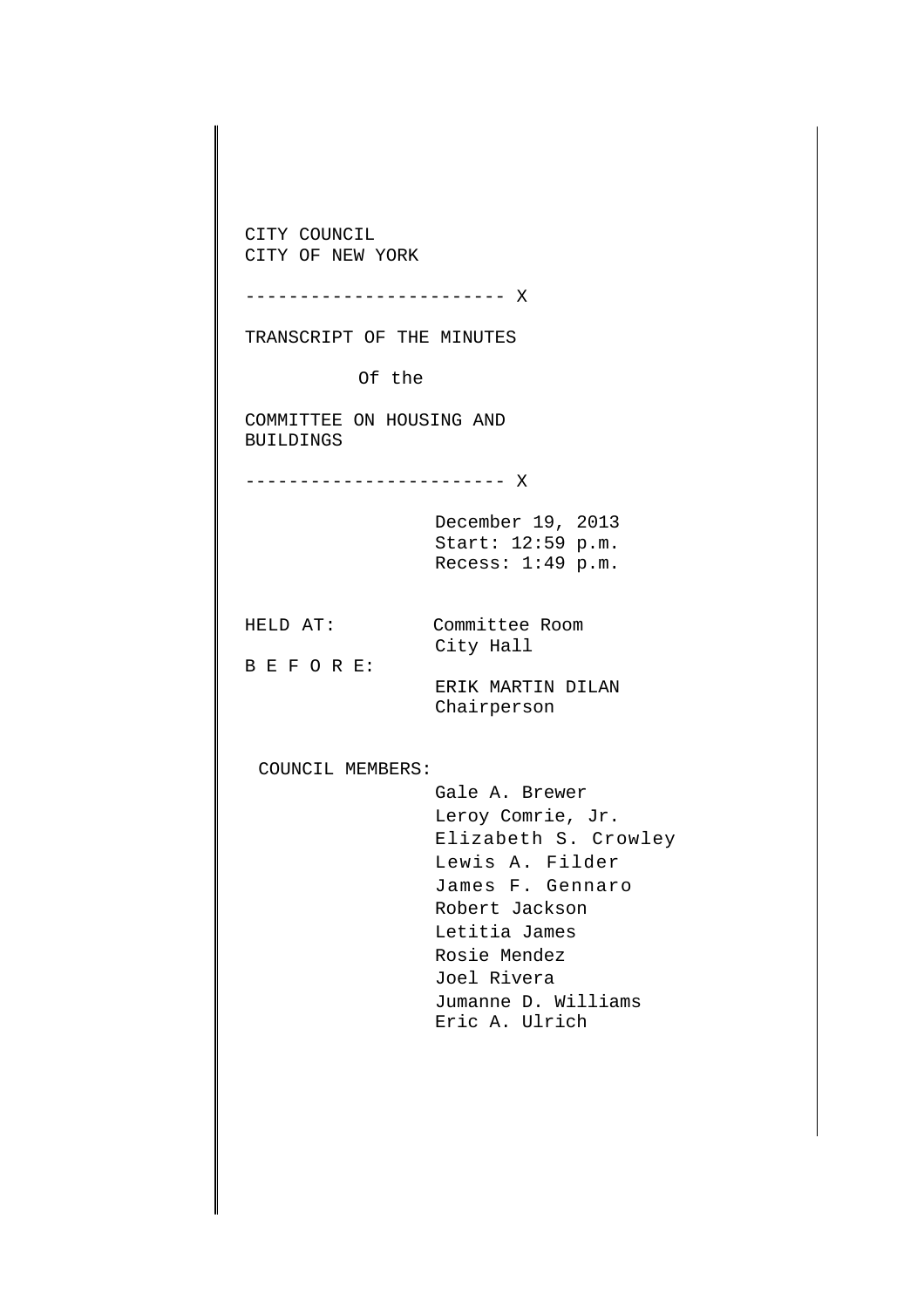## COMMITTEE ON HOUSING AND BUILDINGS 2

1

2 3 4 5 6 7 8 9 10 11 12 13 14 15 CHAIRPERSON DILAN: Good morning, everyone and welcome. I'd like to call this hearing to order. My name is Erik Martin Dilan and I'm the Chairperson of the City Council's Housing and Buildings Committee. And today I'm joined by my colleagues from Brooklyn, Council Member Lou Filder, Council Member Joel Rivera of the Bronx, Council Member Elizabeth Crowley of Queens, Council Member Letitia James of Brooklyn, Council Member Eric Ulrich of Queens. To my right my Counsel Ed Atkin, Council Member Jackson of Manhattan, Council Member Comrie of Queens, Council Member Gale Brewer of Manhattan, Council Member Rosie Mendez of Manhattan.

16 17 18 19 Today the Committee will be conducting hearing for the purposes of a vote on two items, which both will be disposed for the purposes of a vote at the conclusion of this hearing.

20 21 22 23 24 25 The first bill before us is proposed Intro 1056A, known as the building code, but it's intended to update the city's plumbing, building, mechanical, fuel gas codes to be consistent with the international codes. And as many of you may recall and members of this committee in 2007, this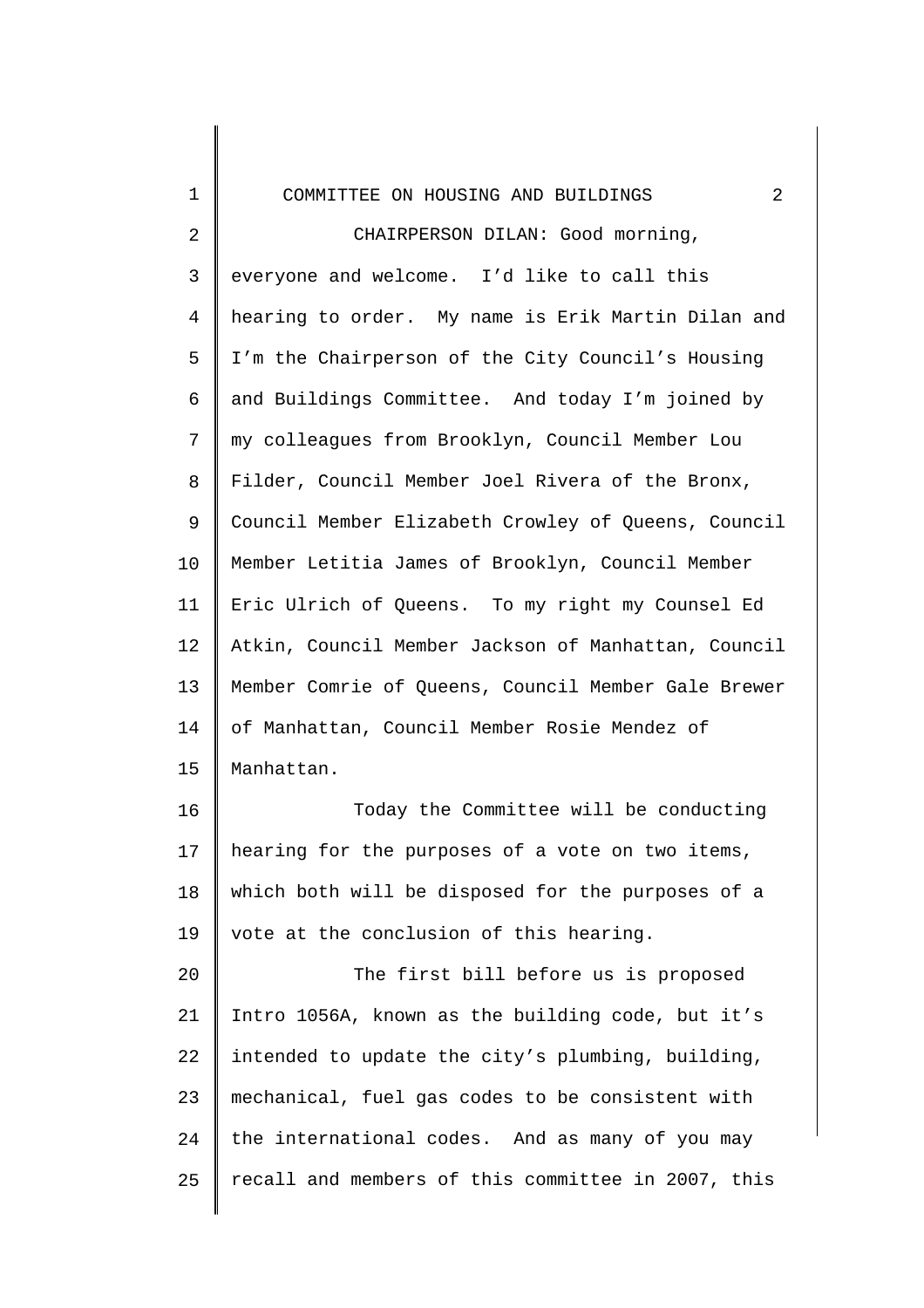1 2 3 4 5 6 7 8 9 10 COMMITTEE ON HOUSING AND BUILDINGS 3 committee and this council passed Local Law 33, which overhauled the city's 40-year old construction codes and brought them in line with the international codes. To ensure that the city's codes were regularly reviewed, Local Law 33 required periodic updates to the city code based on changes to the international codes. 1056A, which is before us today, represents the first such update.

11 12 13 14 15 16 17 18 19 20 21 The second bill before us today is proposed Introduction 11102A, which is sponsored by Council Member Van Bramer. And this bill is to ensure that hazardous materials stored throughout the city are safe from flooding or other disasters. Now, this bill also requires hazardous storage facilities to let the city know which flood zone and hurricane evacuation zone they are in. The bill authorizes the Department of Environmental Protection to create rules regarding the storage of hazardous materials.

22 23 24 25 Now, I do want to say that in 1056A there is -- for the purposes of environmental review, it has been determined that this is a type two administrative action. It's a little technical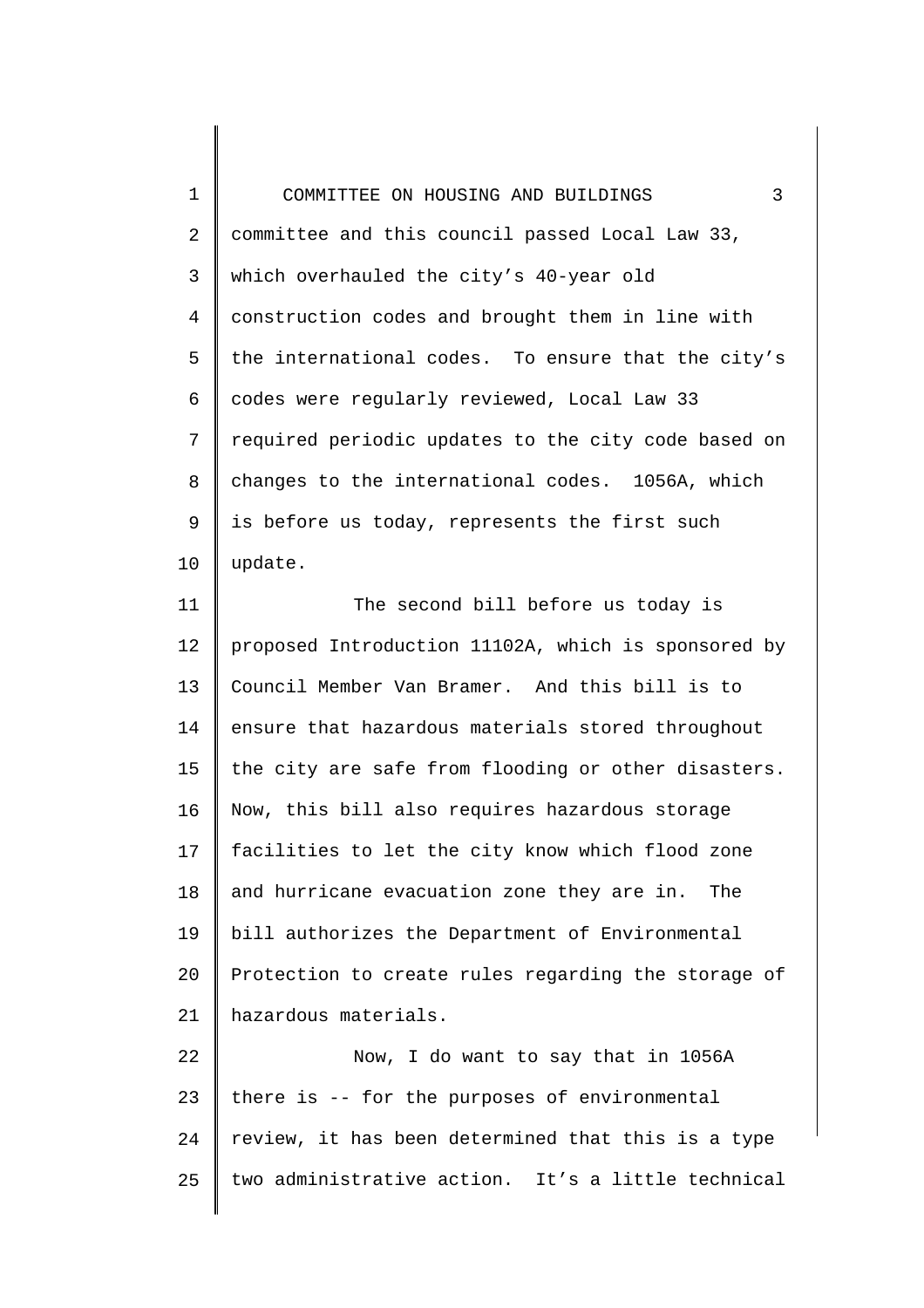1 2 3 4 5 6 7 8 9 10 11 12 13 14 15 16 17 18 19 20 21 22 23 24 25 COMMITTEE ON HOUSING AND BUILDINGS 4 piece I do have to say for the record. And further, there are some things that -- and I would like to at least have the next council -- the next council consider on crane regulations, which unfortunately, I cannot do today but have been sympathetic to in the past. With that being said, what I would like to say it's been a pleasure working with each and every one of you as a chairperson of this committee and members of this committee and being that we are convening -- well, I'm convening this committee for the last time, I've got to say it was a pleasure. It's a great committee, there are great people on the committee and I've certainly enjoyed the ride and look forward to seeing who the next chairperson of this committee will be. With that I would like to ask the Clerk to couple both items and recommend a yes vote and ask the Clerk to call the roll. THE CLERK: Kevin Pena [phonetic] Committee Clerk, roll call on the Committee on Housing and Buildings, Intro 1056A and 1102A. Council Member Dilan. COUNCIL MEMBER DILAN: I vote aye.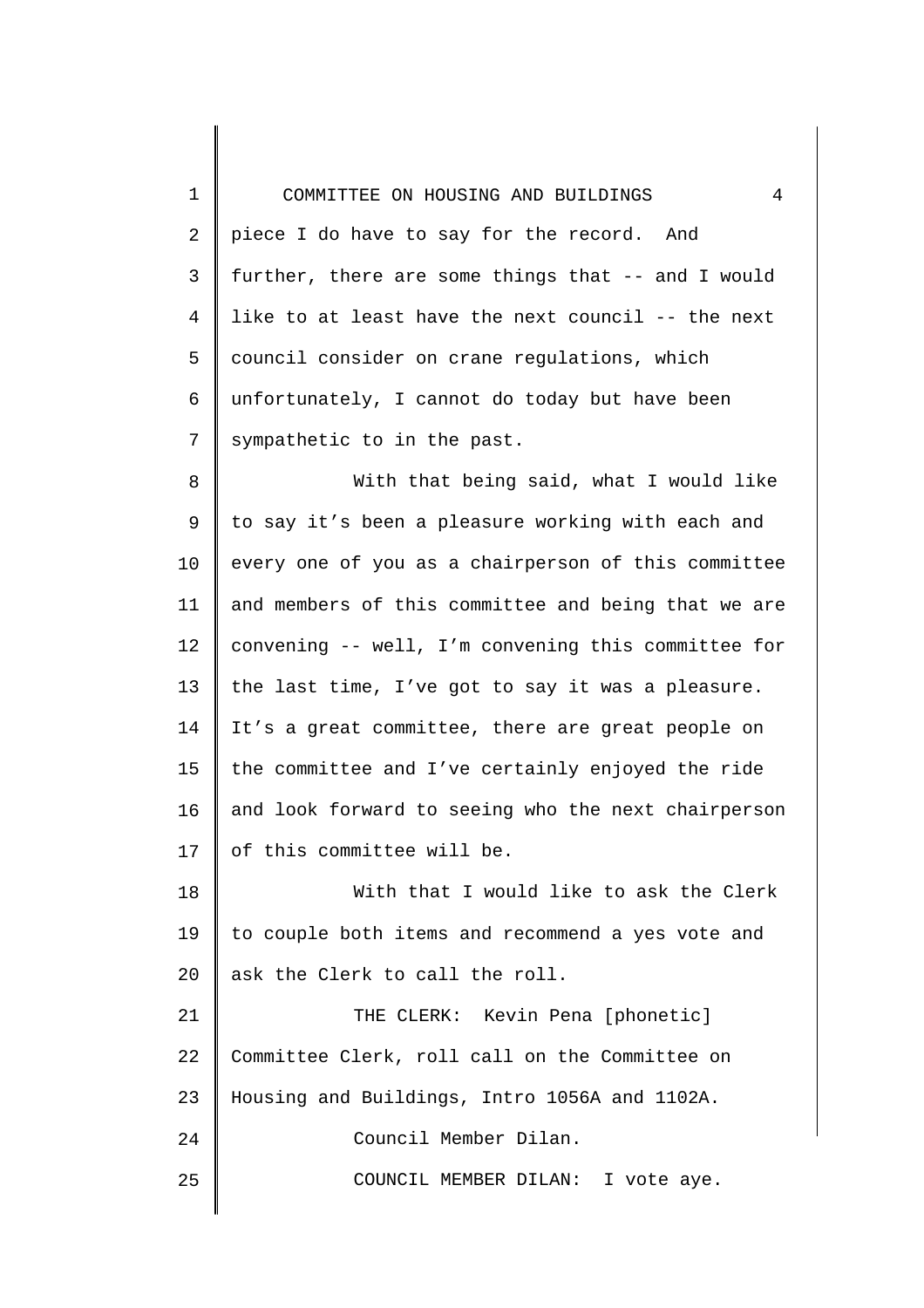| $\mathbf 1$    | 5<br>COMMITTEE ON HOUSING AND BUILDINGS             |
|----------------|-----------------------------------------------------|
| $\overline{2}$ | THE CLERK: Rivera.                                  |
| 3              | COMMITTEE MEMBER RIVERA: I vote aye.                |
| $\overline{4}$ | THE CLERK: Council Member Dilan.                    |
| 5              | COMMITTEE MEMBER DILAN: I vote aye.                 |
| 6              | THE CLERK: Rivera.                                  |
| 7              | COMMITTEE MEMBER RIVERA: I vote aye.                |
| 8              | THE CLERK: Brewer.                                  |
| 9              | COMMITTEE MEMBER BREWER: I vote aye.                |
| 10             | But I also want to make sure that we thank Council  |
| 11             | Member Dilan for all of his service. I am           |
| 12             | particularly appreciative of the work he's done on  |
| 13             | some of the housing initiatives in addition to      |
| 14             | legislation. As many have said, his word is his     |
| 15             | word and that's something that counts a lot in my   |
| 16             | book. So something -- we care a lot about housing;  |
| 17             | we care a lot about the issues, the Building's      |
| 18             | Department, HBD. And I think that everyone who has  |
| 19             | been part of these discussions feels good about the |
| 20             | work we've done and the leadership of the Chair. I  |
| 21             | vote aye.                                           |
| 22             | THE CLERK: Comrie.                                  |
| 23             | CHAIRPERSON DILAN: Council Member                   |
| 24             | Comrie to explain his vote.                         |
| 25             |                                                     |
|                |                                                     |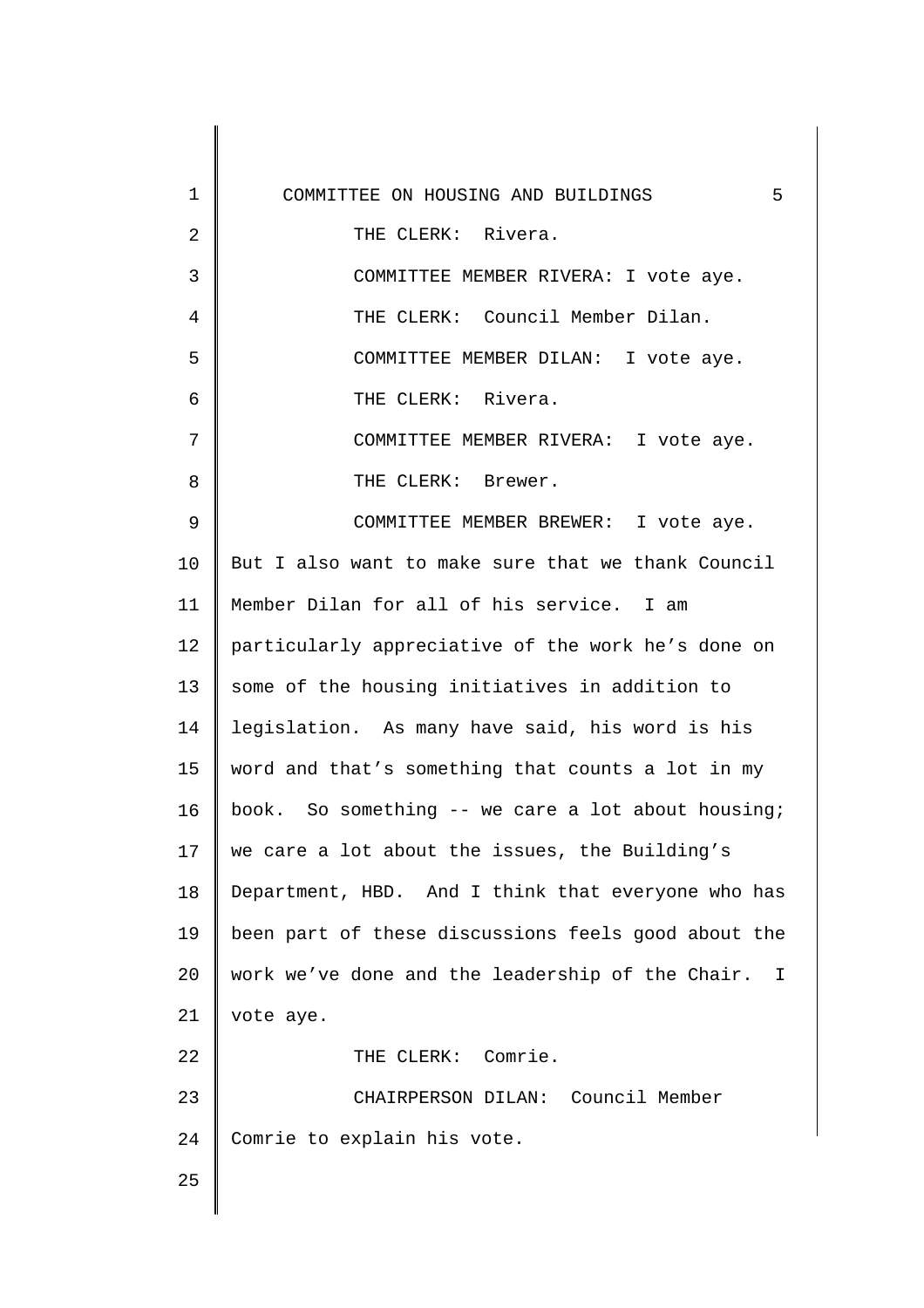| $\mathbf 1$ | 6<br>COMMITTEE ON HOUSING AND BUILDINGS             |
|-------------|-----------------------------------------------------|
| 2           | Thank you.<br>COMMITTEE MEMBER COMRIE:              |
| 3           | Thank you for permission, Mr. Chair. I want to      |
| 4           | vote aye on all. I just want to thank you, Mr.      |
| 5           | Chair, for being a great colleague and a truly      |
| 6           | committed council member that not only pushed for   |
| 7           | his district but had chaired this committee with a  |
| 8           | lot of focus and detail and did it in a very classy |
| 9           | way that made all of us proud. It's been a          |
| 10          | pleasure working with you and all of the staff for  |
| 11          | the Housing and Building's Committee as well.       |
| 12          | I'm voting aye on this bill. I                      |
| 13          | understand that -- as you remember, Mr. Chair,      |
| 14          | Council Member Probanzano and yourself and myself   |
| 15          | worked on the first building code revision back     |
| 16          | when they decided to open up the process and make   |
| 17          | the process more amendable and have all of the      |
| 18          | professionals come together with the Building's     |
| 19          | Department and create the opportunity for periodic  |
| 20          | updates. So I'm glad to see that the updates are    |
| 21          | continuing and that there's an inclusion from the   |
| 22          | industry to ensure that the code is done with the   |
| 23          | feedback and input from every aspect of the         |
| 24          | industry that it effects.                           |
| 25          |                                                     |
|             |                                                     |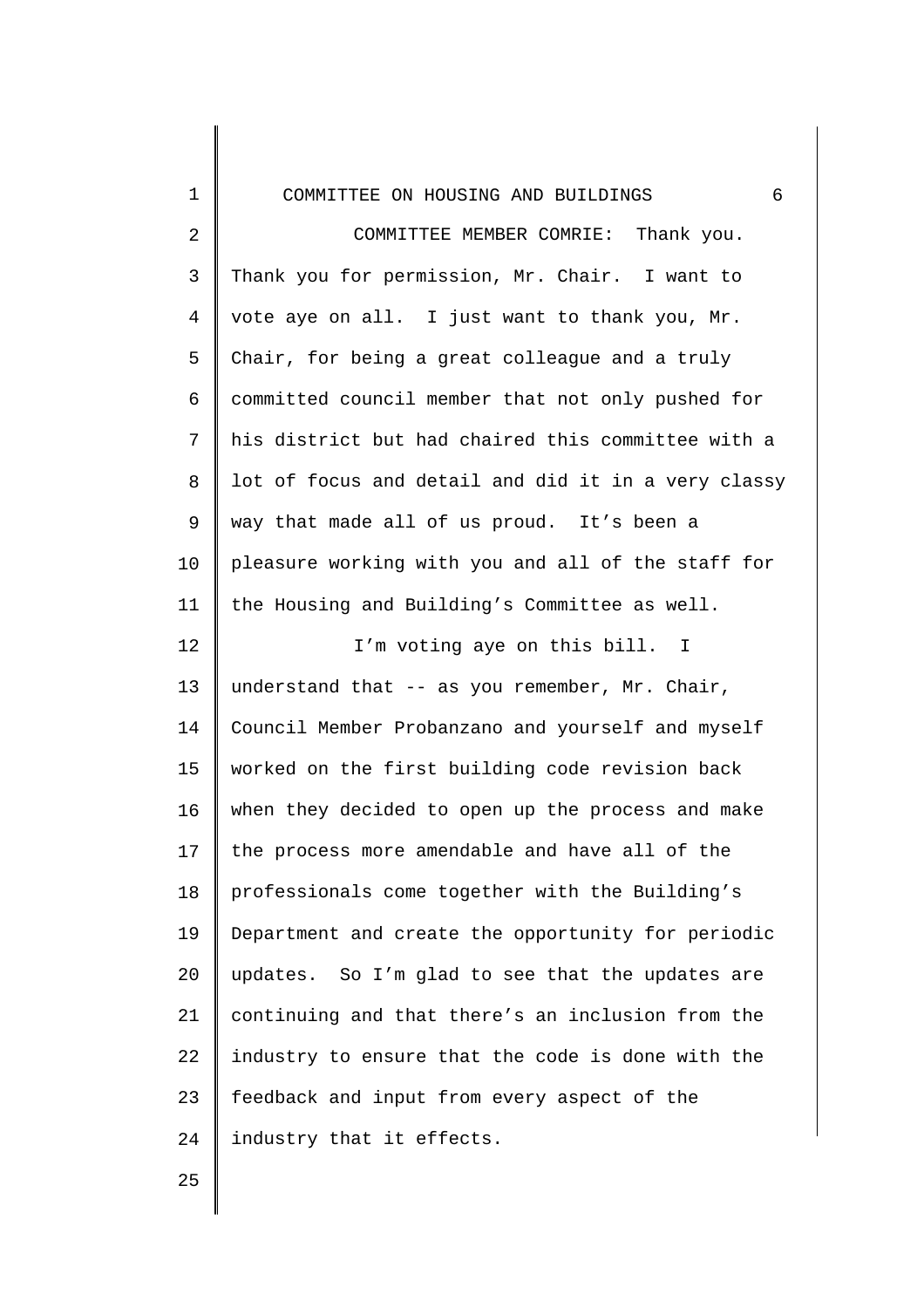| 1              | 7<br>COMMITTEE ON HOUSING AND BUILDINGS            |
|----------------|----------------------------------------------------|
| $\overline{2}$ | I understand that there are some                   |
| 3              | concerns with some aspects in this code that would |
| 4              | allow for outsiders to come in and try to get      |
| 5              | involved in areas of construction, especially the  |
| 6              | mechanical code. I just want to assure folks that  |
| 7              | this is not a rigid document. There's plenty of    |
| 8              | opportunities for amendment. I wish we had more    |
| 9              | time to address those particular issues, but in    |
| 10             | order for the code to move forward, I'm voting aye |
| 11             | on all.                                            |
| 12             | THE CLERK: Filder.                                 |
| 13             | COUNCIL MEMBER FILDER: Can I be                    |
| 14             | excused to explain my vote?                        |
| 15             | CHAIRPERSON DILAN: Council Member                  |
| 16             | Filder to explain his vote.                        |
| 17             | COUNCIL MEMBER FILDER: Thank you. And              |
| 18             | I, too, want to thank the Chairman and the entire  |
| 19             | staff of this Committee. I've served for 12 years  |
| 20             | now on this committee. I have to say that some of  |
| 21             | the issues here can make your eyes bleed, except   |
| 22             | for the folks who are sitting out there are all    |
| 23             | very interested in all this stuff. It has been an  |
| 24             | education on a number of issues and sometimes the  |
| 25             | issues are as complex as 2490 something pages.     |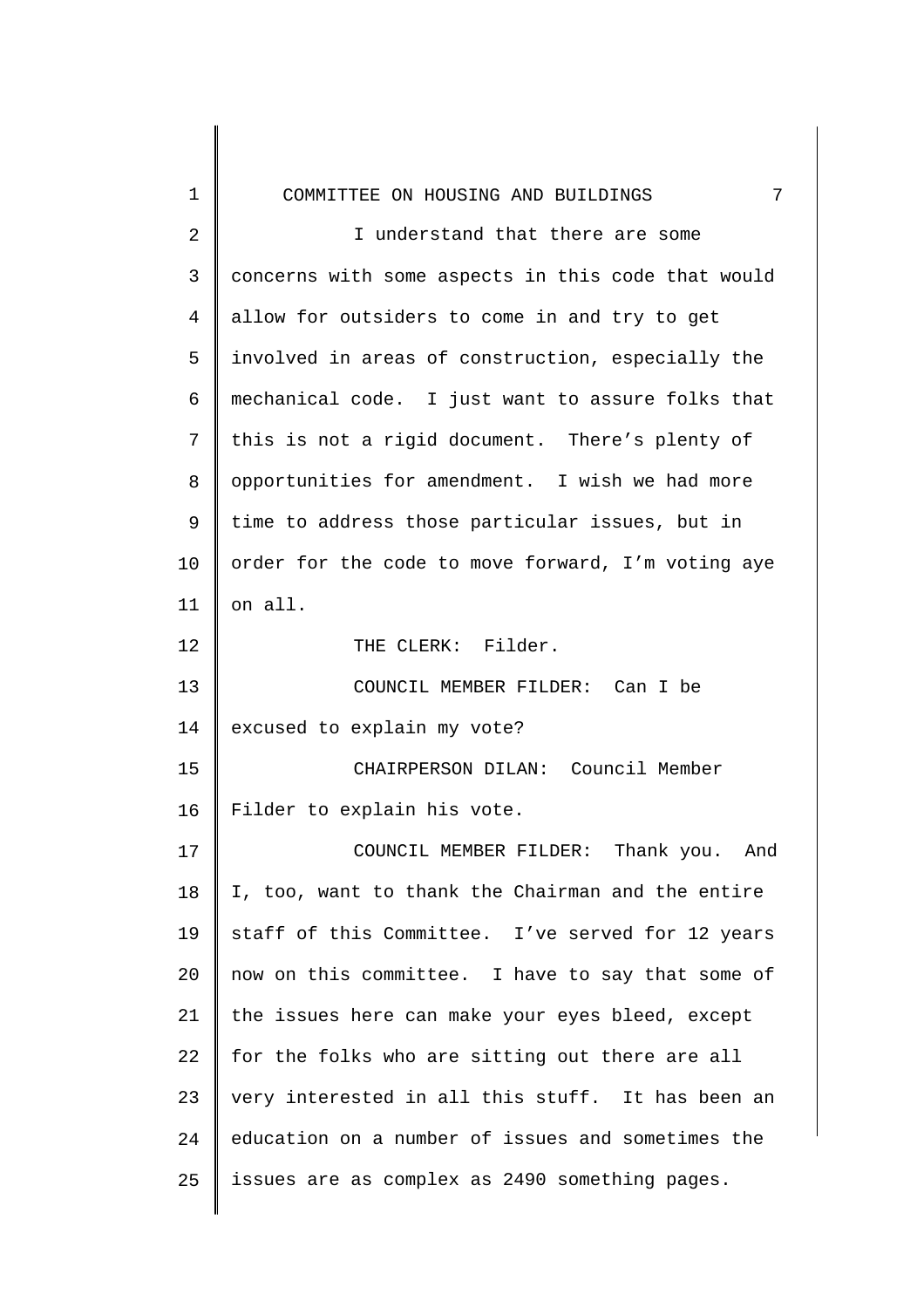| 1              | 8<br>COMMITTEE ON HOUSING AND BUILDINGS             |
|----------------|-----------------------------------------------------|
| $\overline{2}$ | On the issue at hand, I understand that             |
| $\mathsf{3}$   | there are several problems that have been brought - |
| $\overline{4}$ | - some of which have been brought to my attention   |
| 5              | in the last 24 hours. I've been assured that those  |
| 6              | matters can be dealt with by the next council. As   |
| 7              | much as I hate kicking the can down the road, I     |
| 8              | really don't think we have much of a choice in      |
| 9              | doing that. So I'm going to vote aye on all and     |
| 10             | hope that the next council does as thorough and     |
| 11             | good a job as I believe you Mr. Chairman and your   |
| 12             | staff have led this committee in doing.             |
| 13             | THE CLERK: Jackson.                                 |
| 14             | COUNCIL MEMBER JACKSON: May I be                    |
| 15             | excused to explain my vote, Mr. Chair?              |
| 16             | CHAIRMAN DILAN: Council Member Jackson              |
| 17             | to explain his vote.                                |
| 18             | COUNCIL MEMBER JACKSON: Thank you.                  |
| 19             | Well, first let me congratulate you on the tenure   |
| 20             | as the Chair of the Housing and Buildings           |
| 21             | Committee. I've been a member of this committee     |
| 22             | for 12 years. Obviously the issues and concerns of  |
| 23             | housing and buildings in the City of New York is,   |
| 24             | in many people's mind, the number one issue,        |
| 25             | affordable housing. In fact, going throughout the   |
|                |                                                     |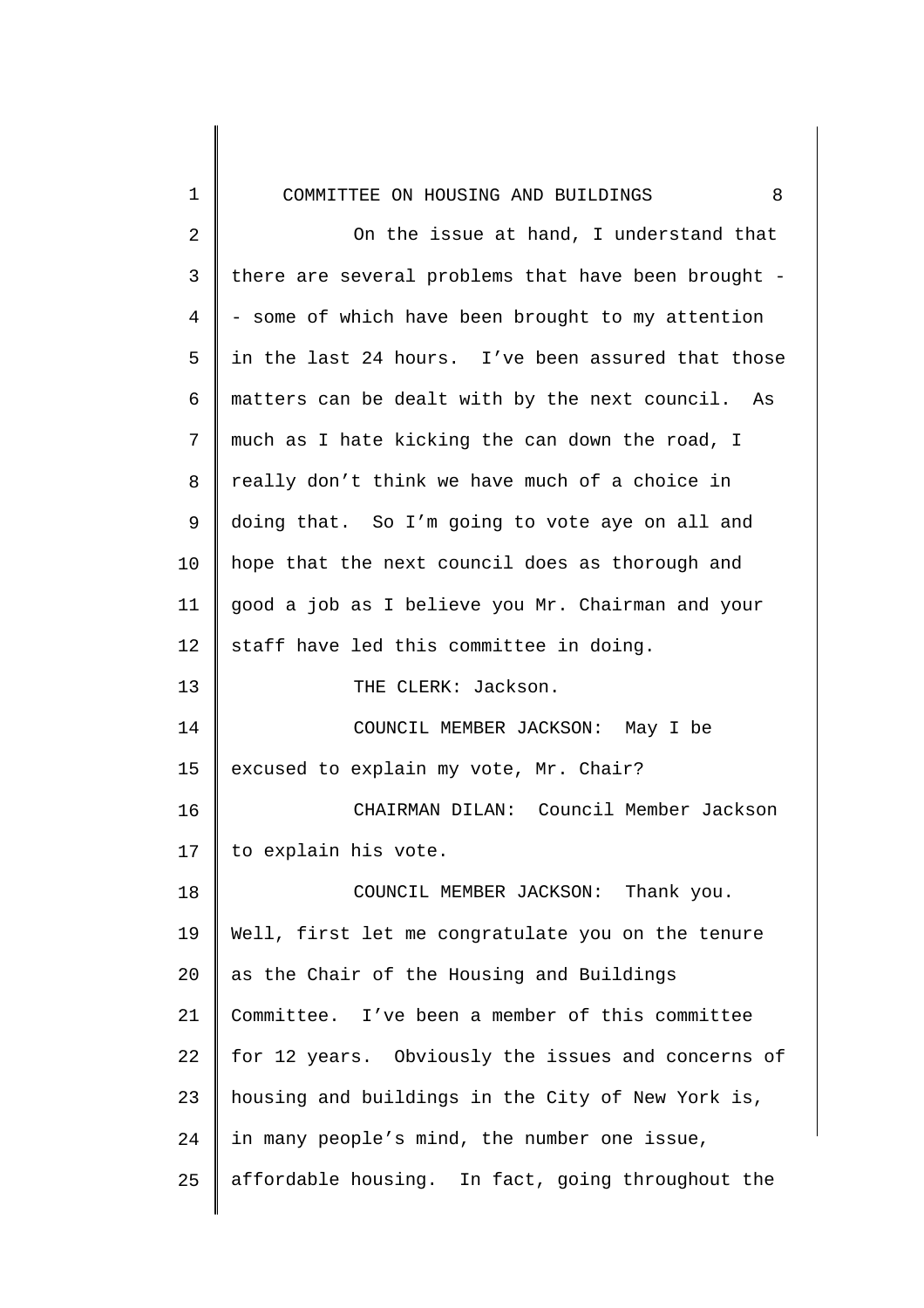| $\mathbf 1$ | 9<br>COMMITTEE ON HOUSING AND BUILDINGS            |
|-------------|----------------------------------------------------|
| 2           | city and even in the borough of Manhattan,         |
| 3           | affordable housing has been the number one issue.  |
| 4           | But I say to you, as I spoke to you                |
| 5           | briefly before we began this meeting, the building |
| 6           | code has wrapped up many things in there. And I    |
| 7           | wish that I could separate the one on the crane    |
| 8           | operators. Local 14 spoke to me outside before     |
| 9           | starting this meeting. And if this was separated,  |
| 10          | I would vote no on that particular matter.         |
| 11          | Unfortunately, it's not separated as in the        |
| 12          | documents here, as you can see, is humungous,      |
| 13          | that's what we're voting on. And, unfortunately,   |
| 14          | communication with me specifically did not really  |
| 15          | occur until this morning. So that's unfortunate.   |
| 16          | So hopefully, the issues and concerns              |
| 17          | will be addressed in speaking to the crane         |
| 18          | operators and the union leaders and then knowing   |
| 19          | the history as in far as in the news, I believe    |
| 20          | this Administration wanted to have crane operators |
| 21          | from anywhere in this country to be able to come   |
| 22          | into New York City and operate cranes. And as we   |
| 23          | know how dangerous they are and because of         |
| 24          | situations that have occurred here -- and as you   |
| 25          | know, everyone cannot come into New York City and  |
|             |                                                    |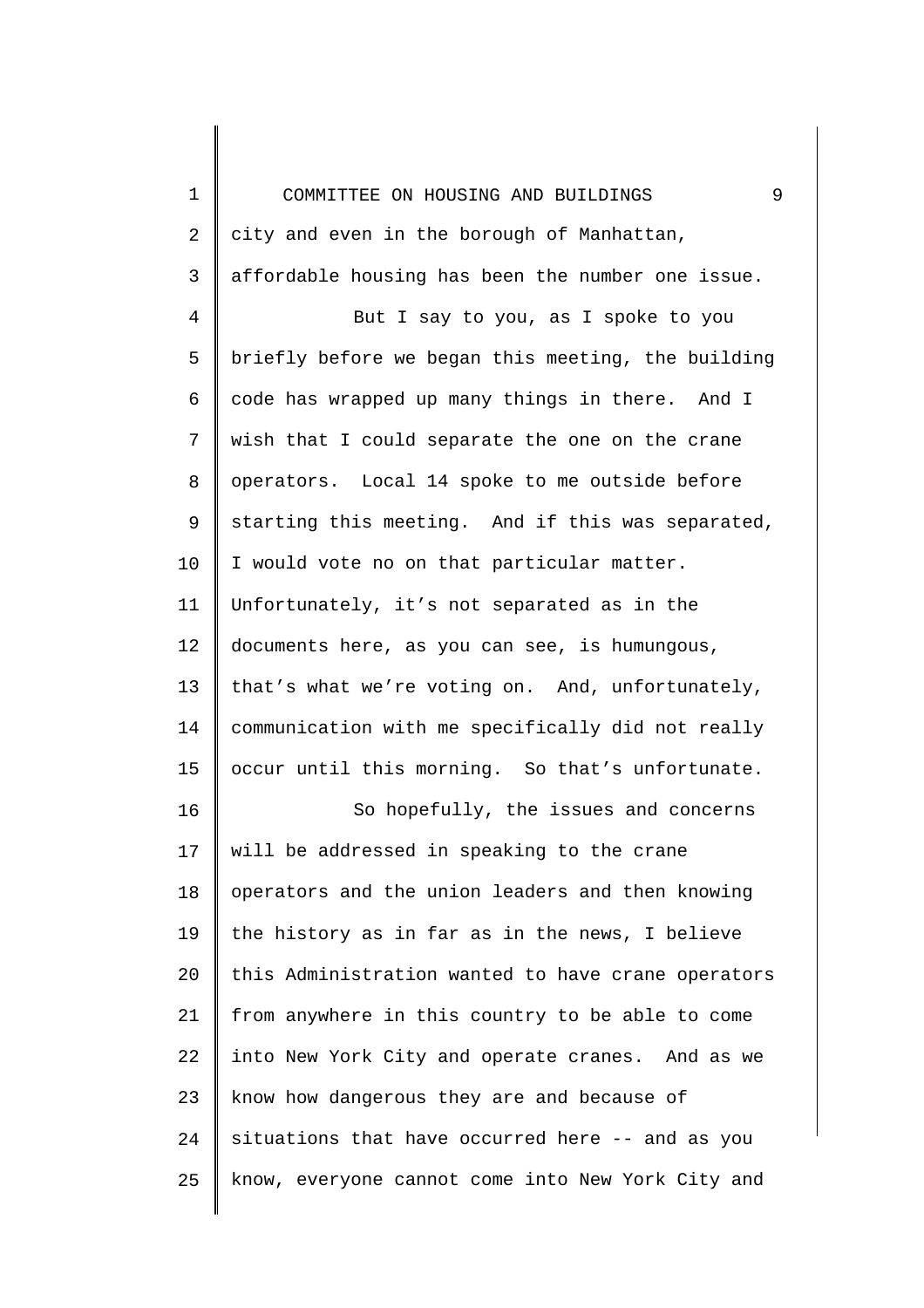| 1              | 10<br>COMMITTEE ON HOUSING AND BUILDINGS            |
|----------------|-----------------------------------------------------|
| $\overline{2}$ | just do work, that's number one. Number two, we're  |
| 3              | talking about union jobs. And we're talking about   |
| 4              | this will reduce the number of union workers being  |
| 5              | employed in New York City. I'm a union man. But I   |
| 6              | say to all of you that I wish that the next council |
| 7              | under the leadership of whoever the next speaker is |
| 8              | and the next Mayor, Bill de Blasio, that we address |
| 9              | this and correct it.                                |
| 10             | Unfortunately, it's not separated out,              |
| 11             | so I can't vote no. If I had the opportunity, I     |
| 12             | would vote no on that section. But in totality I    |
| 13             | have to vote and so I vote yes with that            |
| 14             | reservation.                                        |
| 15             | CHAIRPERSON DILAN: Thank you, Council               |
| 16             | Member Jackson.                                     |
| 17             | THE CLERK: James.                                   |
| 18             | COUNCIL MEMBER JAMES: Thank you, Mr.                |
| 19             | Chair. I share the sentiments of Council Member     |
| 20             | Jackson. But I want to congratulate Council Member  |
| 21             | Dilan because I often recognize that politics is a  |
| 22             | delicate balancing act. And Council Member Dilan,   |
| 23             | you have perfected that skill.                      |
| 24             | CHAIRPERSON DILAN: Thank you.                       |
| 25             |                                                     |
|                |                                                     |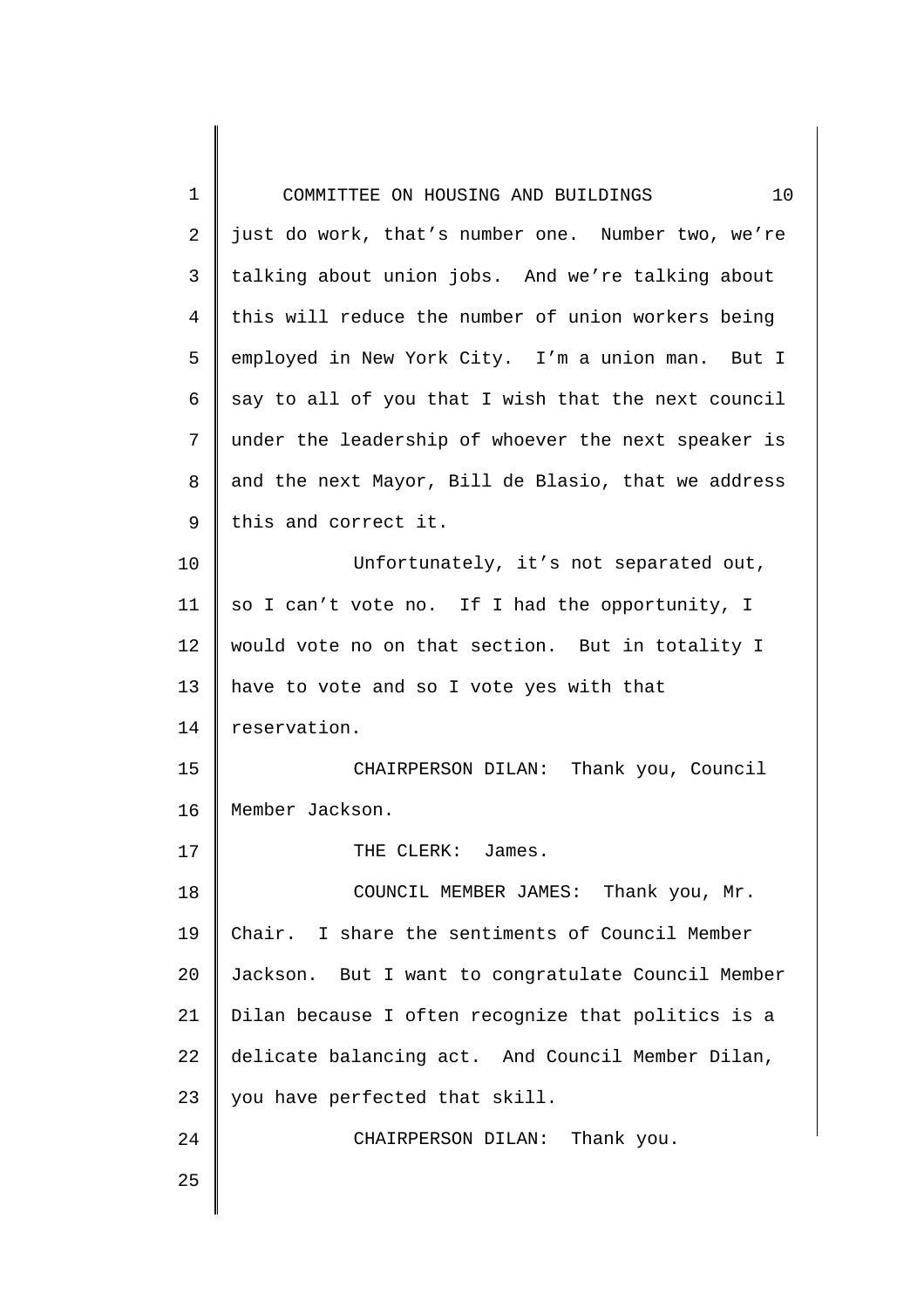| 1              | 11<br>COMMITTEE ON HOUSING AND BUILDINGS           |
|----------------|----------------------------------------------------|
| $\overline{2}$ | COUNCIL MEMBER JAMES: But I recognize              |
| $\mathsf{3}$   | that this bill seeks to improve the existing code  |
| $\overline{4}$ | and also seeks to make alterations with respect to |
| 5              | our new buildings. Notwithstanding the fact that   |
| 6              | the bill in question is -- how many pages long?    |
| 7              | 2600 pages long. I've spoken to a number of        |
| $\,8\,$        | individuals with respect to this bill. I've spoken |
| 9              | to a number of my colleagues as well as members of |
| 10             | the Rankin file as well as experts who have worked |
| 11             | on the bill and I trust their judgment             |
| 12             | notwithstanding the executive version of the bill, |
| 13             | which I have reviewed. And in light of that, I am  |
| 14             | prepared to vote yes on the bill. I vote aye.      |
| 15             | And, again, Council Member Dilan and to            |
| 16             | the Chairman, thank you for your leadership and    |
| 17             | thank you for preserving and building affordable   |
| 18             | housing in New York.                               |
| 19             | CHAIRMAN DILAN: I have to say even                 |
| 20             | though it's maybe a little bit inappropriate; it   |
| 21             | was a pleasure for me serving with you as the co-  |
| 22             | Chair of the Brooklyn Delegation and look forward  |
| 23             | to your future leadership on a citywide basis now. |
| 24             | Thank you, sir.<br>COUNCIL MEMBER JAMES:           |
| 25             | I vote aye.                                        |
|                |                                                    |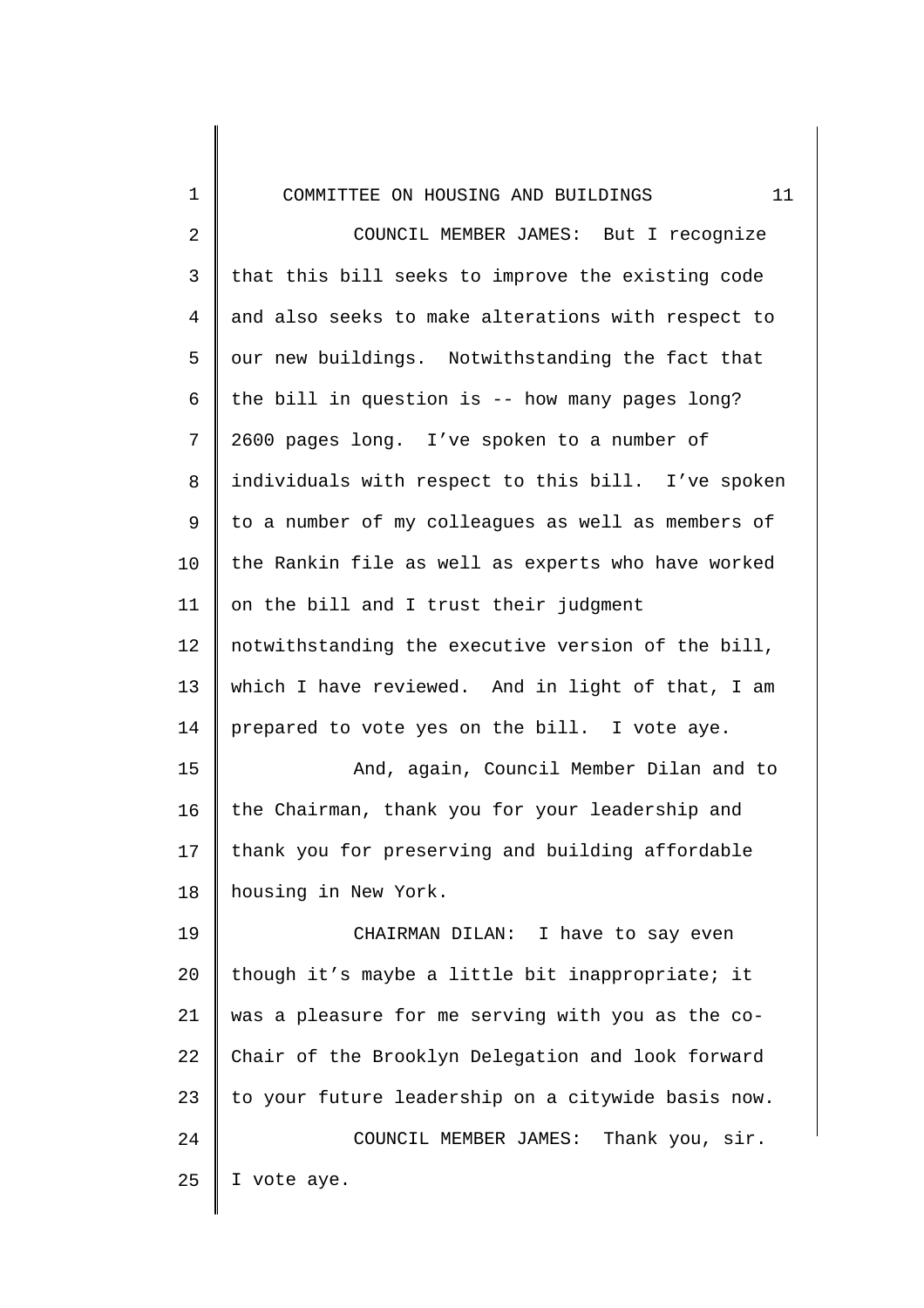| 1               | 12 <sup>°</sup><br>COMMITTEE ON HOUSING AND BUILDINGS |
|-----------------|-------------------------------------------------------|
| $\overline{2}$  | THE CLERK: Mendez.                                    |
| 3               | COUNCIL MEMBER MENDEZ: I vote aye.                    |
| 4               | And I want to thank the Chair for his friendship      |
| 5               | and guidance, even up until his last indiscretion     |
| 6               | where he endorsed my opponent. But for eight years    |
| 7               | -- for seven and a half years you've been there and   |
| 8               | you've been --                                        |
| 9               | CHAIRPERSON DILAN: I did apologize for                |
| 10              | that.                                                 |
| 11              | COUNCIL MEMBER MENDEZ: -- a good                      |
| 12              | Chair. As long as you know your mistake, but          |
| 13              | they'll come back and haunt you.                      |
| 14              | CHAIRPERSON DILAN: I did apologize for                |
| 15 <sub>1</sub> | it. And if they come back to haunt me, I'll deal      |
| 16              | with it at that time. But it's been a pleasure        |
| 17              | serving with you as well.                             |
| 18              | THE CLERK: Crowley.                                   |
| 19              | COUNCIL MEMBER CROWLEY: Permission to                 |
| 20              | explain my vote.                                      |
| 21              | CHAIRPERSON DILAN: Council Member                     |
| 22              | Crowley to explain her vote.                          |
| 23              | COUNCIL MEMBER CROWLEY: I too would                   |
| 24              | like to thank Council Member Erik Dilan for his       |
| 25              | leadership on this Committee. Since I've been in      |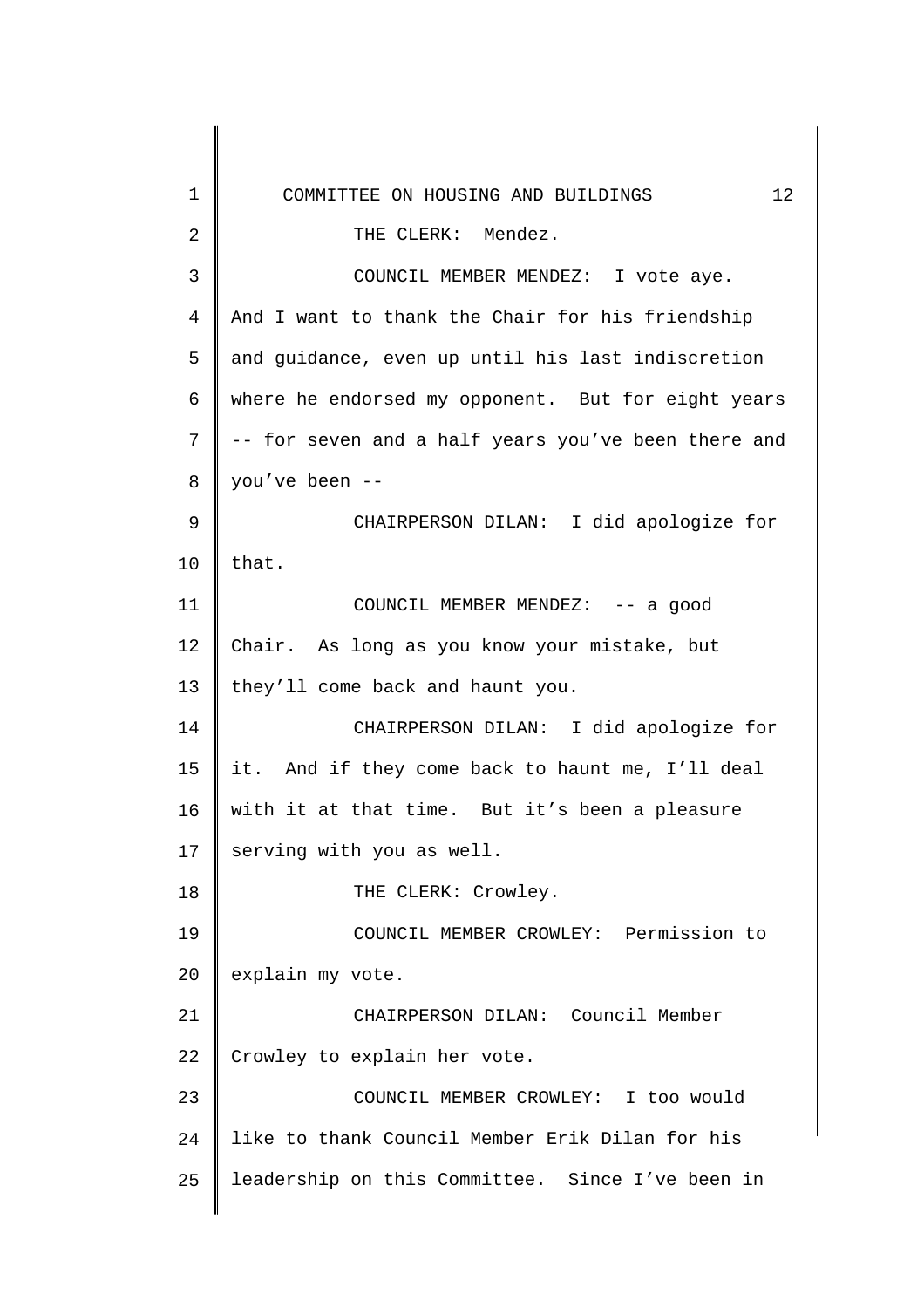| 1              | 13<br>COMMITTEE ON HOUSING AND BUILDINGS            |
|----------------|-----------------------------------------------------|
| $\overline{2}$ | the Council, you've served with such dedication and |
| 3              | we've been having a very good working relationship, |
| 4              | so I do appreciate your dedication. I am going to   |
| 5              | vote aye on 1102A and I'm going to abstain from a   |
| 6              | vote on the building code because I have            |
| 7              | reservations about the entirety of the code. I      |
| 8              | feel like the department has been rushing the code  |
| 9              | in without proper oversight. And was mentioned      |
| 10             | today by the engineers, there is concern about      |
| 11             | safety and regulations that pertain to licenses and |
| 12             | practicing in the city. So I look forward to        |
| 13             | working with the next council to address these      |
| 14             | concerns. Thank you.                                |
| 15             | CHAIRPERSON DILAN: Thank you, Council               |
| 16             | Member Crowley.                                     |
| 17             | THE CLERK: Williams.                                |
| 18             | COUNCIL MEMBER WILLIAMS: Permission to              |
| 19             | explain my vote?                                    |
| 20             | CHAIRPERSON DILAN: Council Member                   |
| 21             | Williams to explain his vote.                       |
| 22             | COUNCIL MEMBER WILLIAMS: Thank you. I               |
| 23             | know this bill was very difficult. I'm going to     |
| 24             | vote aye. I know there was a lot of back and forth  |
| 25             | on it. Several of us are still going to be here.    |
|                |                                                     |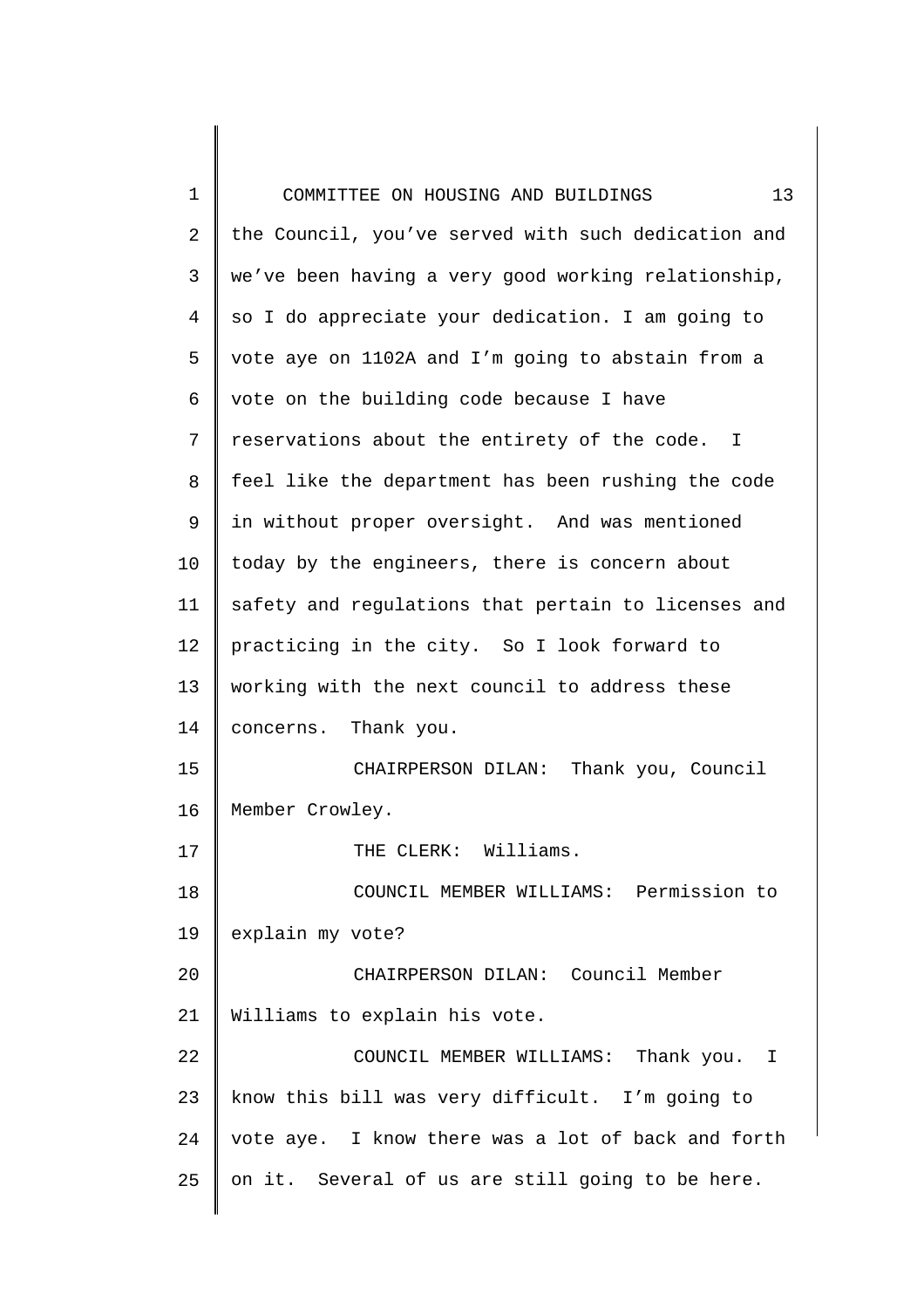| 1              | 14<br>COMMITTEE ON HOUSING AND BUILDINGS            |
|----------------|-----------------------------------------------------|
| $\overline{2}$ | If there's any additional fixes that we can do to   |
| $\mathsf{3}$   | make the bill better, I'm definitely hoping to do   |
| $\overline{4}$ | that. I want to congratulate you all on the bill    |
| 5              | and trying to make it better as well as -- as the   |
| 6              | unions and the advocates and hopefully we can       |
| 7              | continue to move forward and fix it if there's any  |
| 8              | other fixes that are needed.                        |
| 9              | I also want to congratulate you. It                 |
| 10             | was a pleasure serving on this committee with you.  |
| 11             | Having been a housing advocate when you became      |
| 12             | Chair, there was quite a lot of concern when that   |
| 13             | actually happened, but I don't think it was -- been |
| 14             | nearly the disastrous thing that people thought it  |
| 15             | was going to be if Erik Dilan became the housing    |
| 16             | Chair. So I think that bodes well for you.<br>So    |
| 17             | congratulations on your next endeavors and I vote   |
| 18             | aye.                                                |
| 19             | THE CLERK: Ulrich.                                  |
| 20             | COUNCIL MEMBER ULRICH: Mr. Chairman,                |
| 21             | I'd like to be excused to explain my vote.          |
| 22             | CHAIRMAN DILAN: Council Member Ulrich               |
| 23             | to explain his vote.                                |
| 24             | COUNCIL MEMBER ULRICH: Thank you. Mr.               |
| 25             | Chairman, I want to also add my appreciation for    |
|                |                                                     |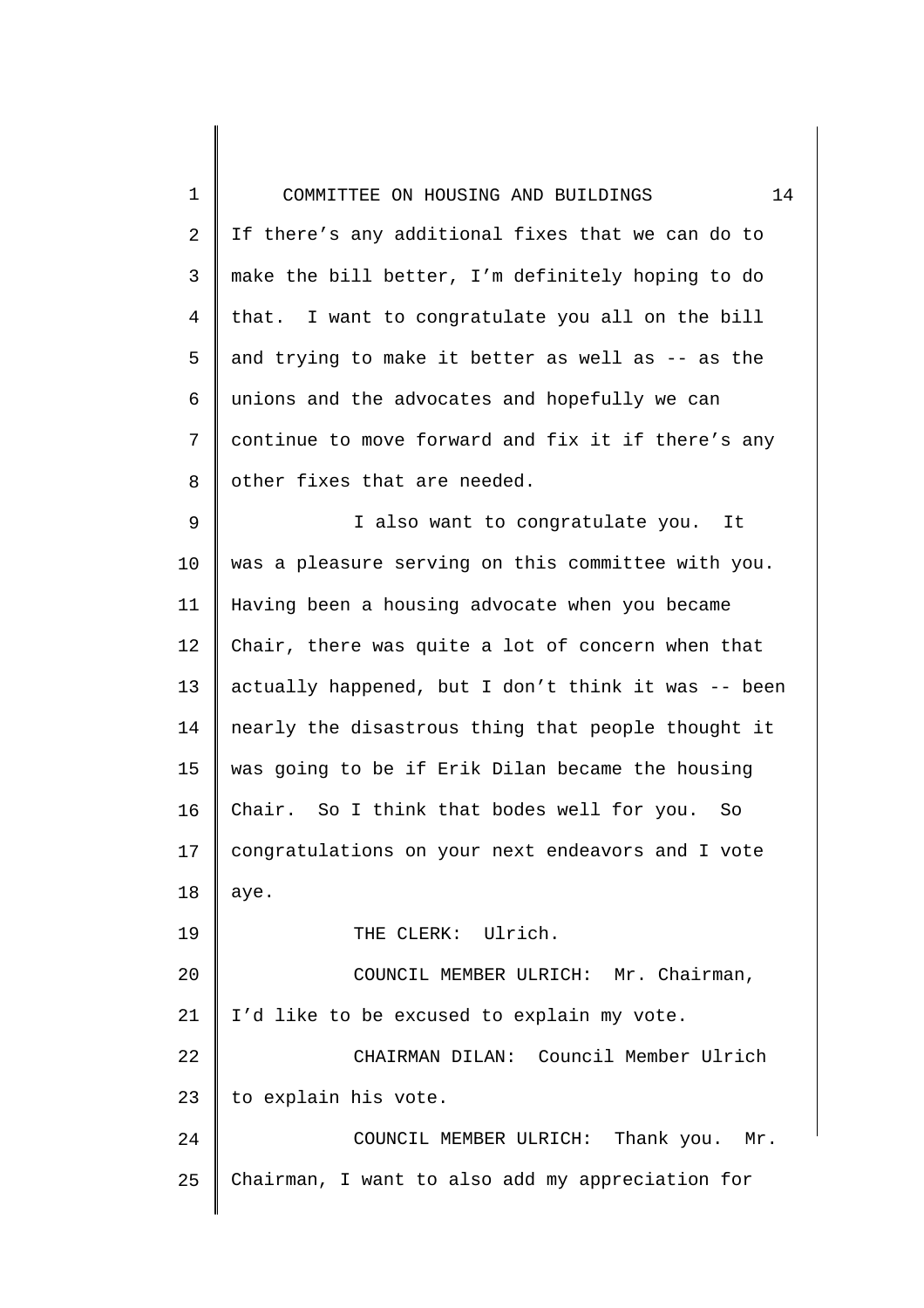1 2 3 4 5 COMMITTEE ON HOUSING AND BUILDINGS 15 all of your hard work and my deepest admiration for you. I think you've been a fine Chairman of this Committee and it's been an honor to serve on the Council with you.

6 7 8 9 10 11 12 13 14 15 16 17 However, with respect to the bills that we're voting on today, I will be voting use on Intro 1102. And I will be abstaining on proposed Intro 1056A for several reasons. The first of which is I have not read the bill, and I will not vote on a bill that I have not read. And I submit to you that 2600 pages of legislation is a hearty thing to digest and, as a matter of fact, I was handed a very nice zip drive this morning. But I have not had a chance to talk to people in the field and from the industry who know more about this stuff than I do quite frankly.

18 19 20 21 22 23 24 And I know that the Mayor is strongly advocating that we pass this today, but I don't think that my yes vote would be a responsible vote because, quite frankly, I don't know enough about it, I haven't read it, and there seems to be a lot of concern from people who actually work every day as master riggers or crane operators who say there

25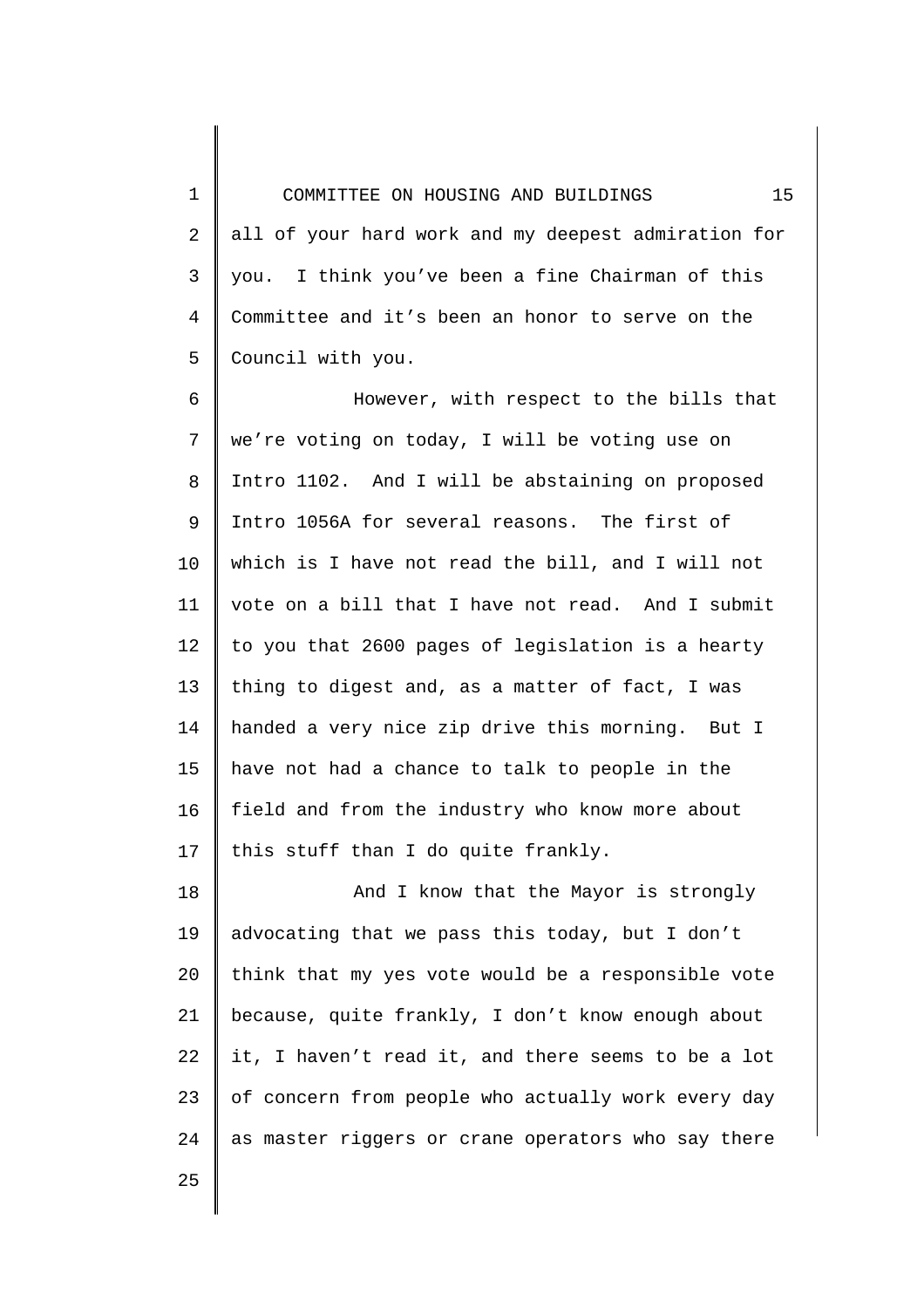1 2 3 4 5 6 7 8 9 10 11 12 13 14 15 16 17 18 19 20 21 22 23 24 25 COMMITTEE ON HOUSING AND BUILDINGS 16 is a few things in here that we probably ought to take a second look at. THE CLERK: Gennaro. COUNCIL MEMBER GENNEARO: Yes. THE CLERK: Intro 1111 -- 1102A has been adopted by a vote of 12 in the affirmative, zero negative, no abstentions. Intro 1056A by a vote of ten in the affirmative, zero negative and two abstentions. CHAIRPERSON DILAN: Okay. All right. What I will say is at this time I would like to thank all of the 280 stakeholders that worked in putting this package together on behalf of this city on a pro bono basis. I did have the opportunity to mingle with them a couple of days ago at the code celebration that was hosted by the New York City Building Department. I want to thank them publically and on the record for their service to the City. Also, I want to thank all the hardworking people at the New York City Building's Department to say that it's also been a pleasure to work with you under the leadership of both Commissioners Lancaster and Lamondrie [phonetic].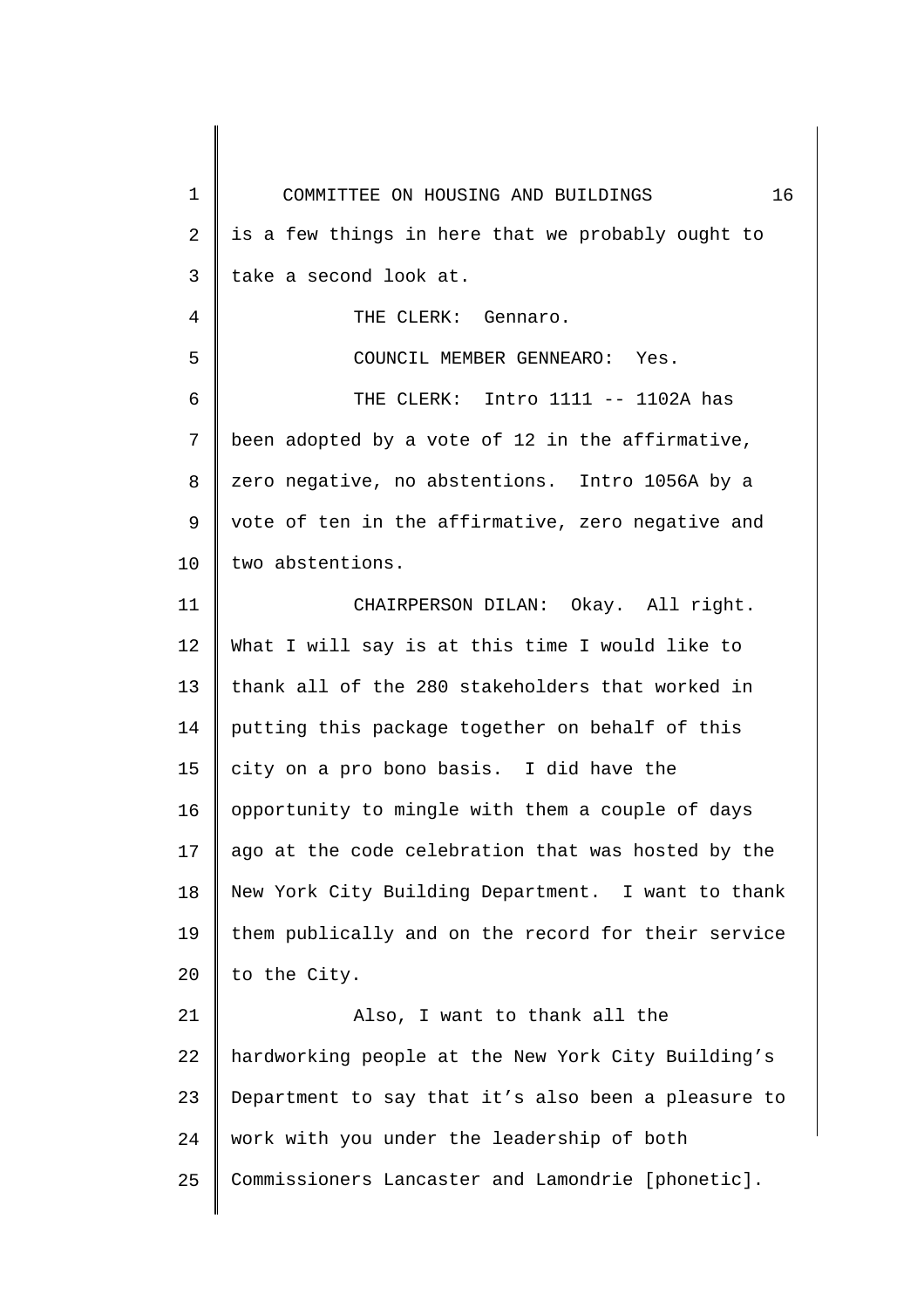1 2 3 4 5 6 7 8 9 10 11 12 13 14 15 16 17 18 19 20 21 22 23 24 25 COMMITTEE ON HOUSING AND BUILDINGS 17 You guys truly have done some historic things that people did not think could be accomplished in our lifetime. And I want to credit you guys for that. Like any process that includes 2600 pages of legislation not everything is going to be perfect, not everyone is going to be happy. And to some I'm sympathetic. And hopefully those items can be worked out. But light of the act of where we are today and the fact that we almost did not get here today is, in my mind, no reason to withhold the vote on this item today. So I am glad that it is adopted and look forward to working with the rest of you in the future, wherever that may be. So I'd like to thank you all. And with that, we will leave the vote open for as long as the rules allow to allow for some members who are in transit. And at that time, this hearing will be adjourned. [Pause] CHAIRPERSON DILAN: I want to recognize Council Member Williams for the purpose of changing his vote.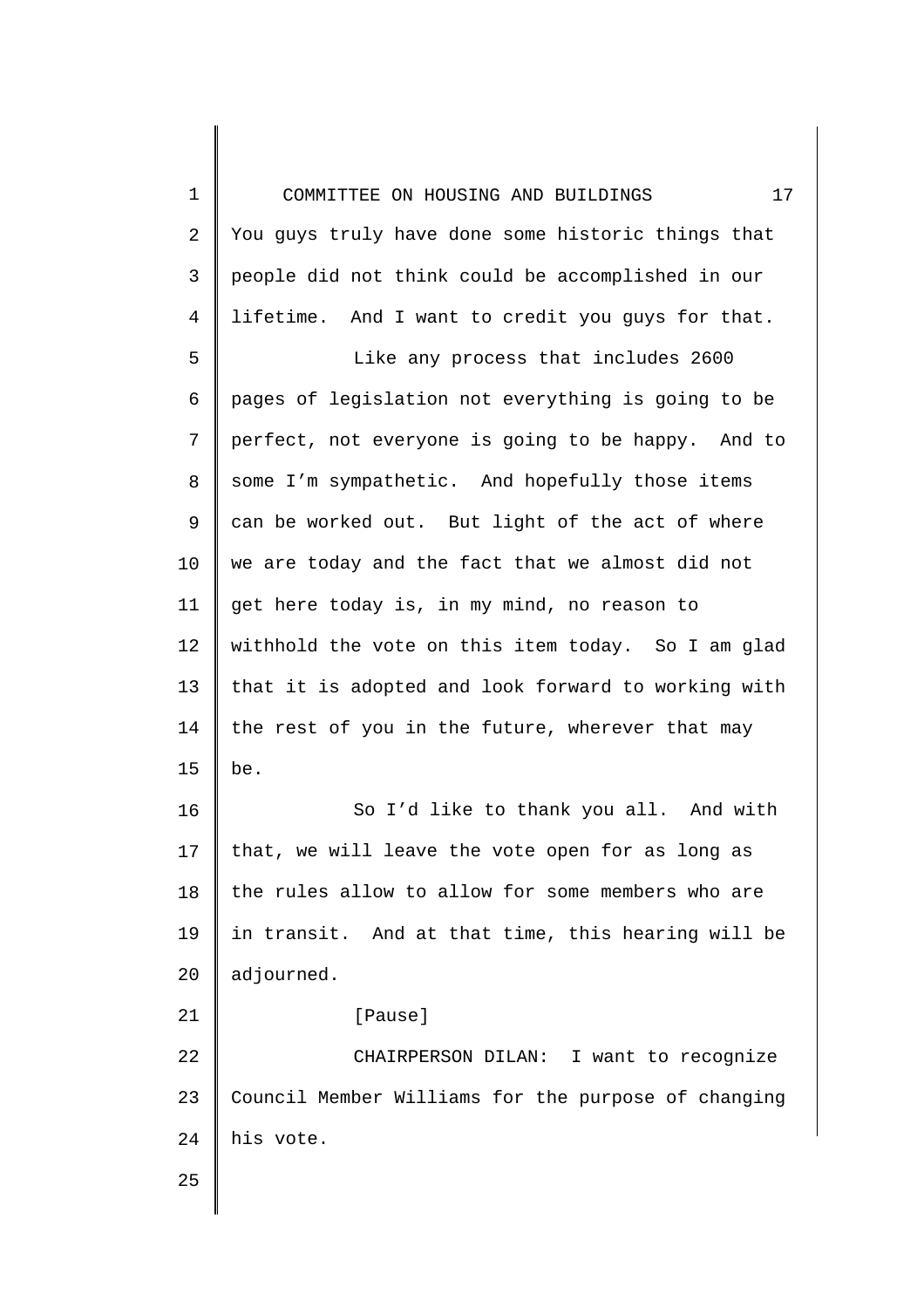| 1    | 18<br>COMMITTEE ON HOUSING AND BUILDINGS           |
|------|----------------------------------------------------|
| 2    | COUNCIL MEMBER WILLIAMS: Thank you,                |
| 3    | Mr. Chair. I just wanted to actually abstain on    |
| 4    | Bill No. 1056 for some similar reasons that were   |
| 5    | mentioned. I had some misinformation. I just want  |
| 6    | to read the bill a little bit more thoroughly. So  |
| 7    | I'd like to abstain from 1056.                     |
| 8    | [Pause]                                            |
| 9    | THE CLERK: Final vote on the Committee             |
| 10   | on Housing and Buildings Intro 1102A, 12 in the    |
| 11   | affirmative, zero in the negative, no abstentions; |
| 12   | Intro 1056A, nine in the affirmative, zero in the  |
| 13   | negative and three abstentions. This meeting is    |
| 14   | adjourned.                                         |
| 15   | [Gavel]                                            |
| 16   |                                                    |
| $17$ |                                                    |
| 18   |                                                    |
| 19   |                                                    |
| 20   |                                                    |
| 21   |                                                    |
| 22   |                                                    |
| 23   |                                                    |
| 24   |                                                    |
| 25   |                                                    |